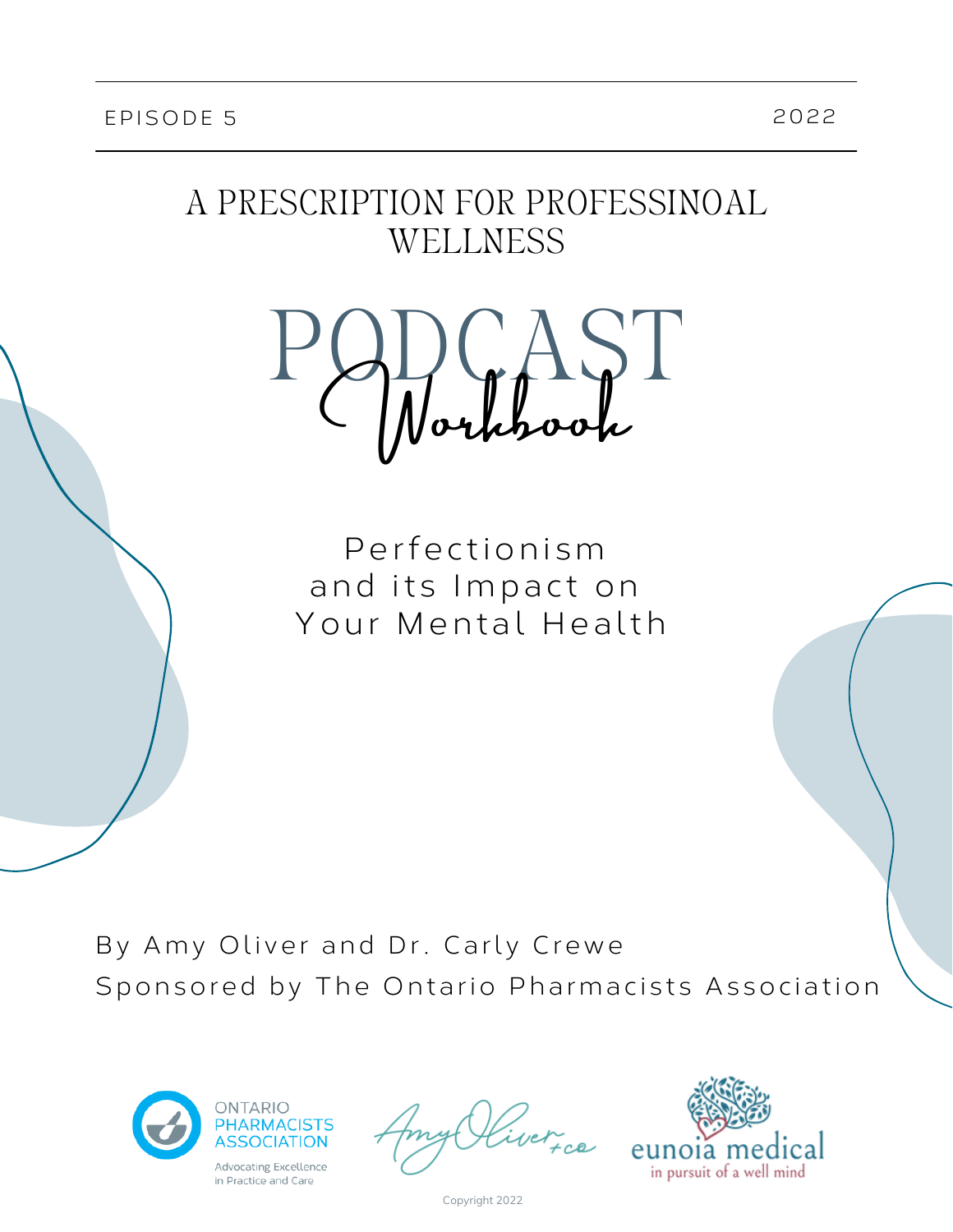A Message From

# THE ONTARIO PHARMACISTS ASSOCIATION

The Ontario Pharmacists Association (OPA) is pleased to present this 8 episode podcast series entitled 'A Prescription for Professional Wellness'.

OPA recognizes the need to support the wellness and engagement of the pharmacy community. Pharmacy professionals spend day in and day out being active members of our patient's care teams and giving so much in order to promote the health and wellbeing of others. Now, more than ever, we need to focus on taking care of each other, and ourselves so that we can move from surviving as a profession to thriving.

The past two years have been the most demanding of the pharmacy profession and of society. We are proud of the work you have done and the contributions you have made. This along with a clear awareness that frontline pharmacy providers have sacrificed many things, including pieces of themselves, to continue to serve our communities.

This podcast is one of the initiatives OPA is putting forth to help promote professional wellness, prevent burnout, and move forward fully engaged in the meaningful work of all pharmacy professionals as we strive to serve our communities now, and into the future.



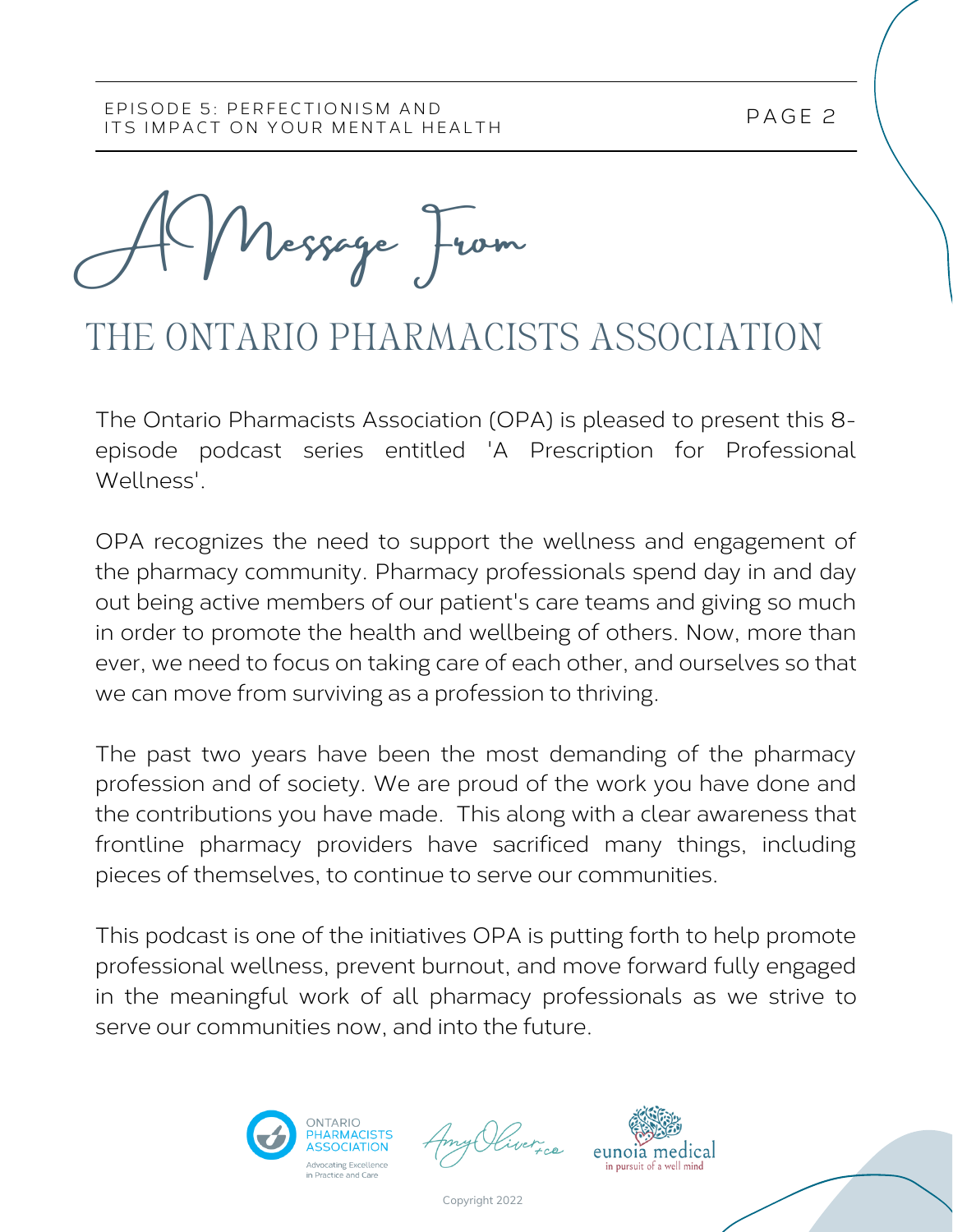# PERFECTIONISM IS:

"A person whose standards are high beyond reach or reason, who strains compulsively and unremittingly towards impossible goals and who measures their own worth entirely in terms of productivity and accomplishment." (Burns,1980)

"The overdependence of self-evaluation on the determined pursuit (and achievement) of selfimposed, personally demanding standards of performance in at least one salient domain, despite the occurrence of adverse consequences." (Shafran, et al, 2002)

The truth is that a perfectionist usually has exceedingly high standards in many domains of our lives.





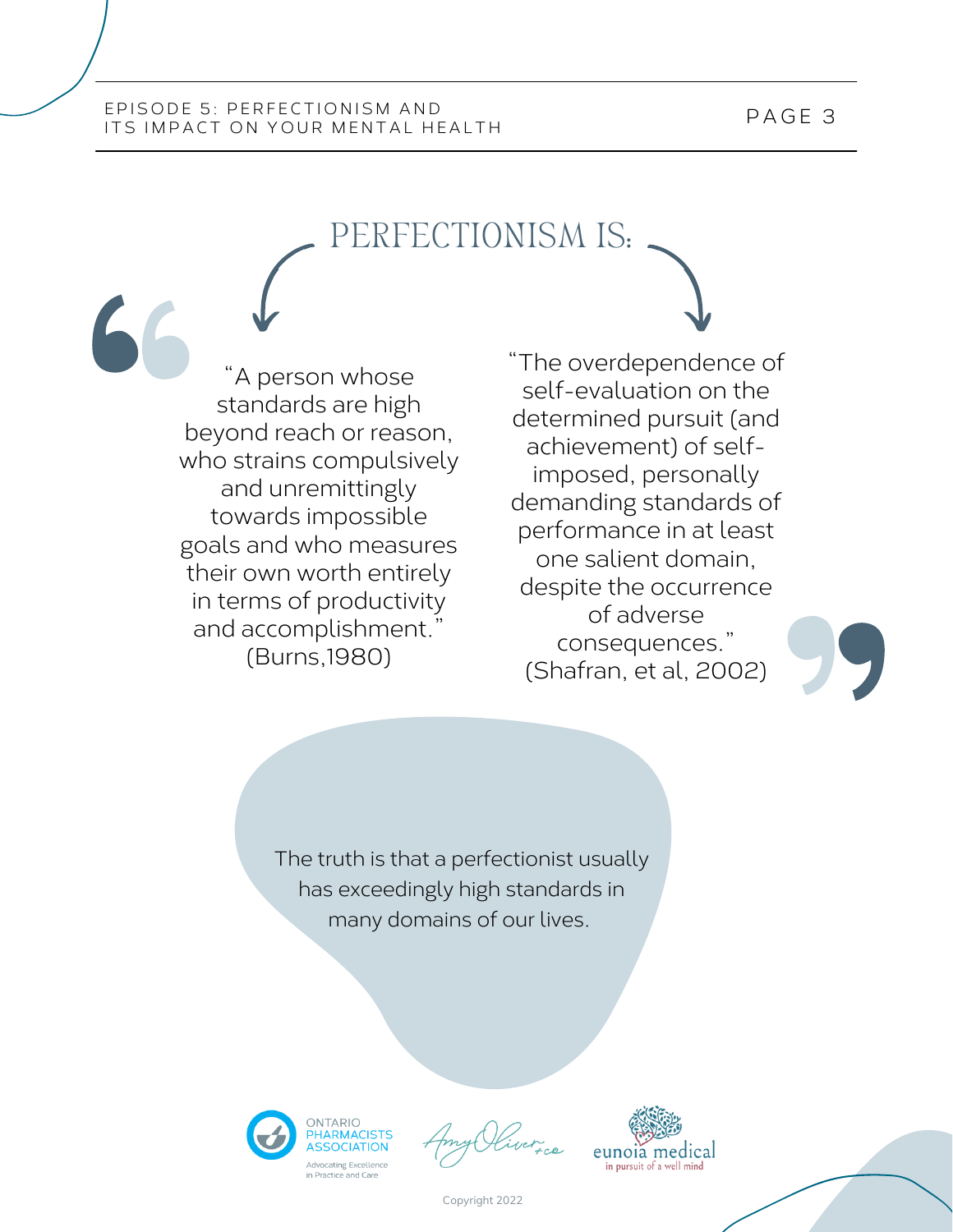Worthiness overly dependent on striving and achievement leads to ...



Sense of self-worth when accomplishing something/completing tasks leads to ...

Exceedingly high standards and goals that are unrealistic or unreasonable leads to ...





Performance-related behaviours that are designed to help them meet those exceedingly high standards.

# EXAMPLES OF PERFORMANCE-RELATED PERFECTIONIST BEHAVIOURS:

- list-making
- over-scheduling
- checking and re-checking work
- over-working





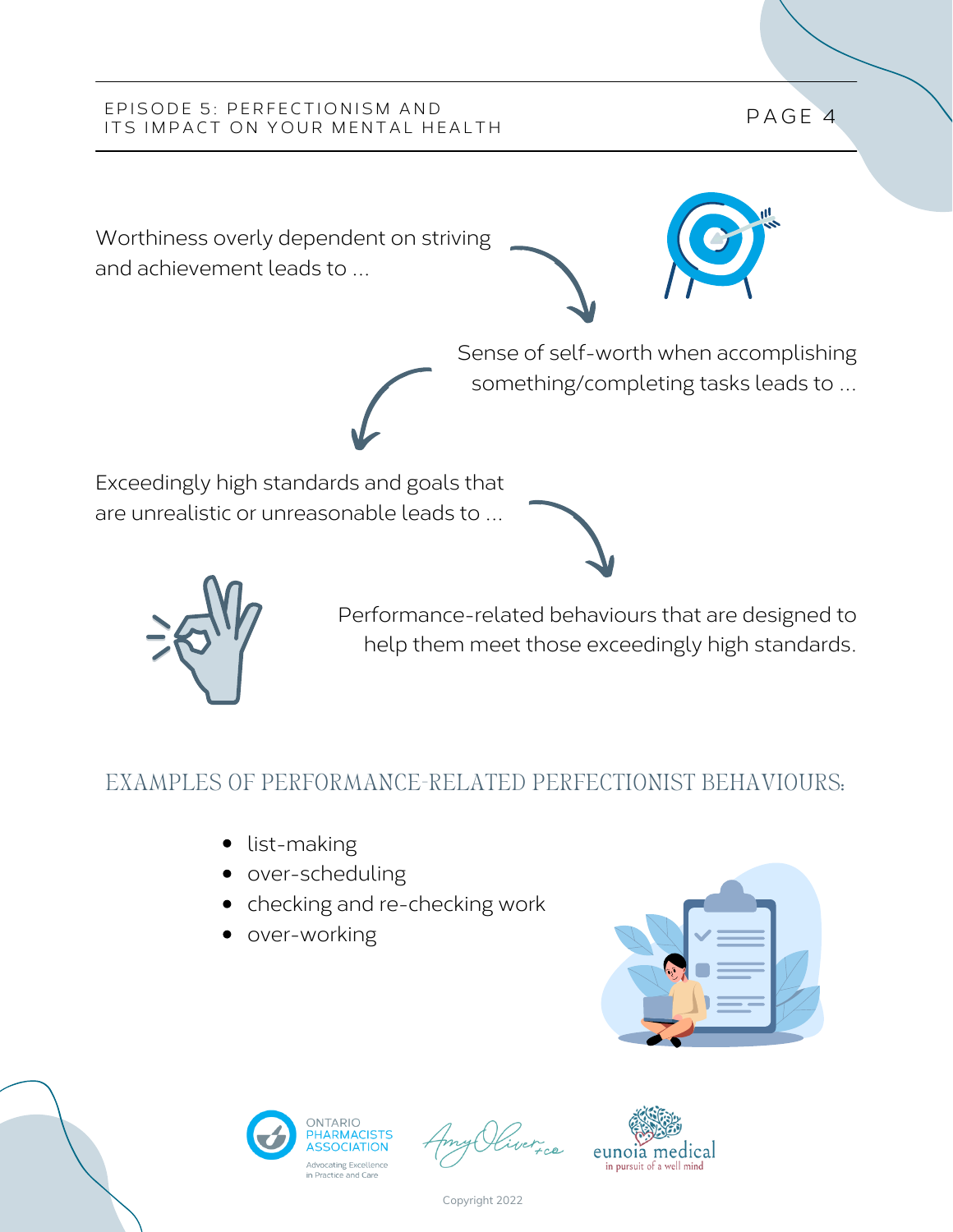# UNLEARNING PERFECTIONISM:

We need to go against the thoughts, behaviours and habits that perfectionism causes us to engage in. And most often, we have to do it mindfully, systematically and with the support of a therapist if possible.

Unlearning perfectionism will take time as many of us have been living with it as our dominant programming for most of our lives.







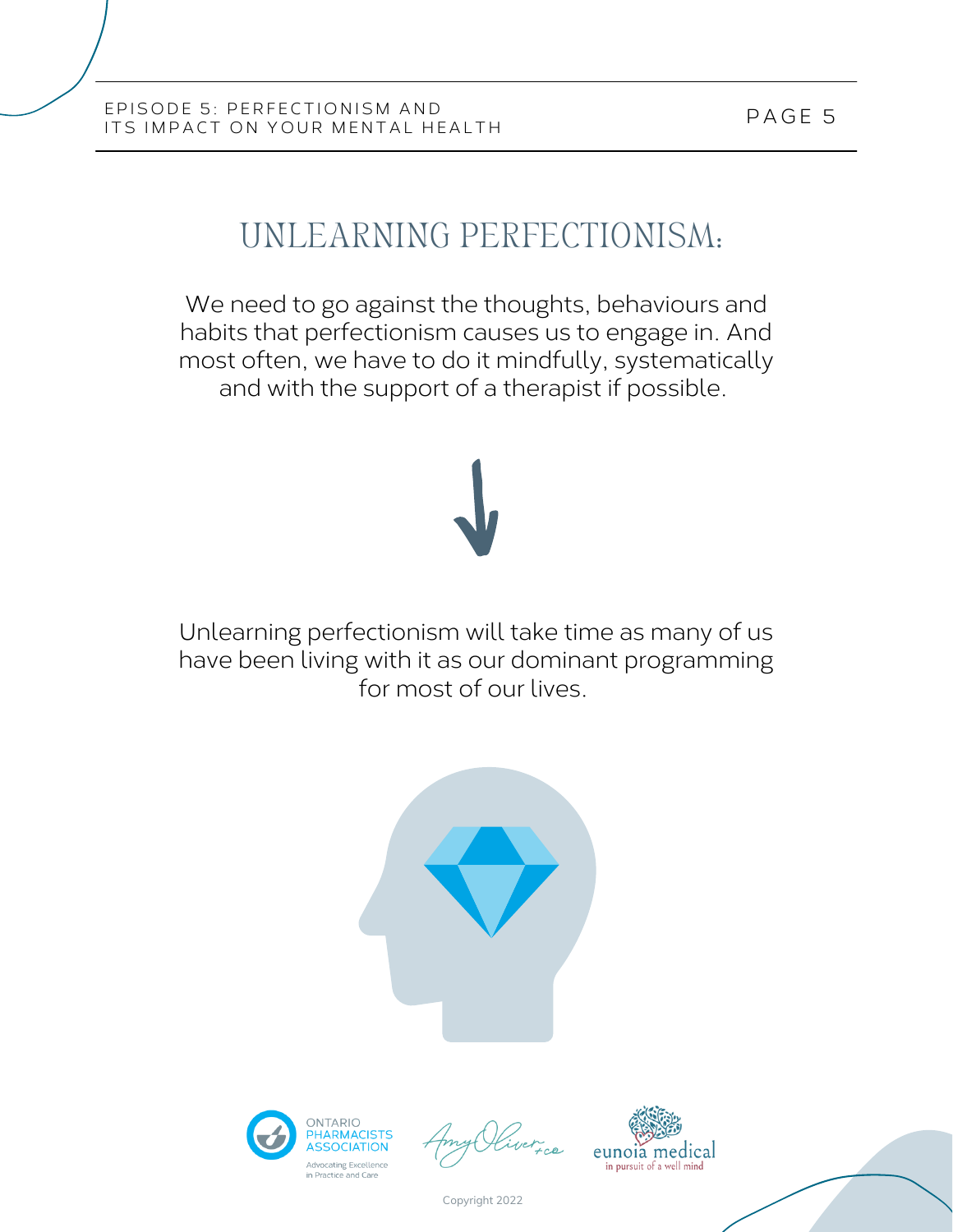P AGE 6

Personal Reflection:

IDENTIFY WHERE YOUR PERFECTIONISM IS PLAYING A ROLE IN YOUR LIFE.

Do you set unrealistically high expectations for yourself?

How much of the expectations I have on me are external expectations?



iver ce

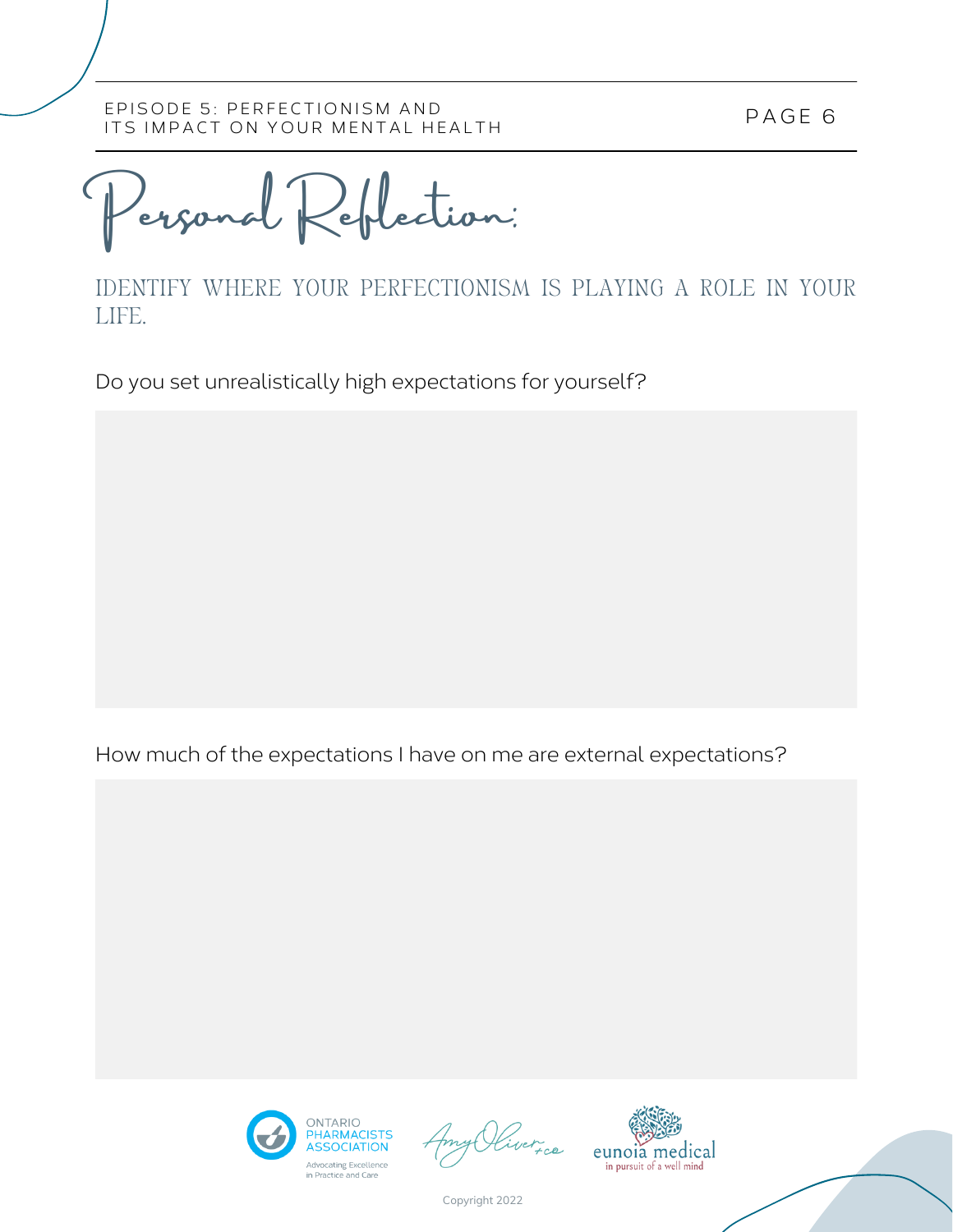How much of the expectations are internal expectations?

Of the expectations that you put on yourself, consider whether they are unrealistic or excessively high. Reflect here:





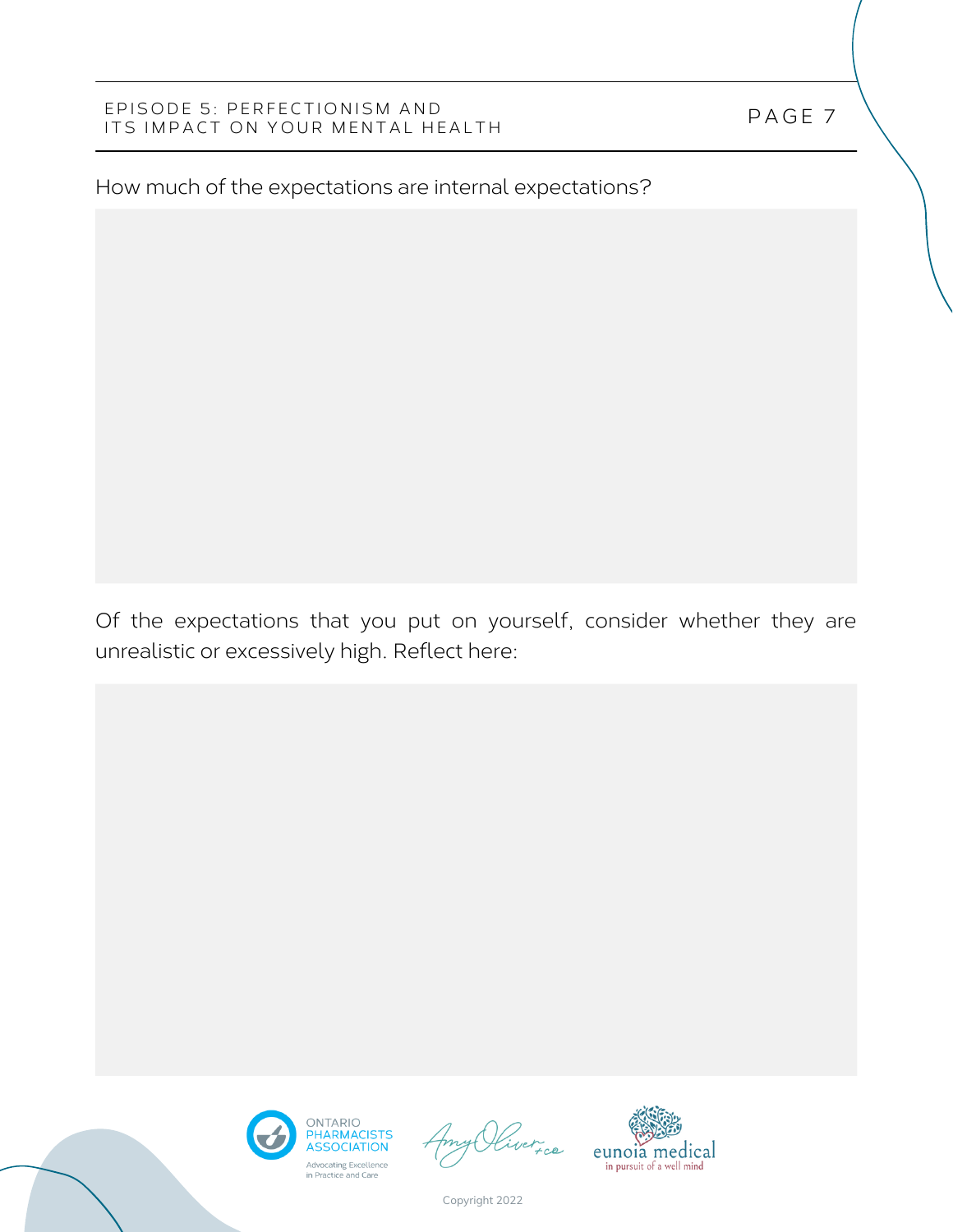If you have someone you trust that you can ask, what do they think about the last question? (remember, reflecting with someone else you trust can be helpful here, because as perfectionists, our frame of reference for what is unrealistic is inherently flawed).

What is one harmful perfectionist habit where you can start to practice being imperfect?



n<br>FCO

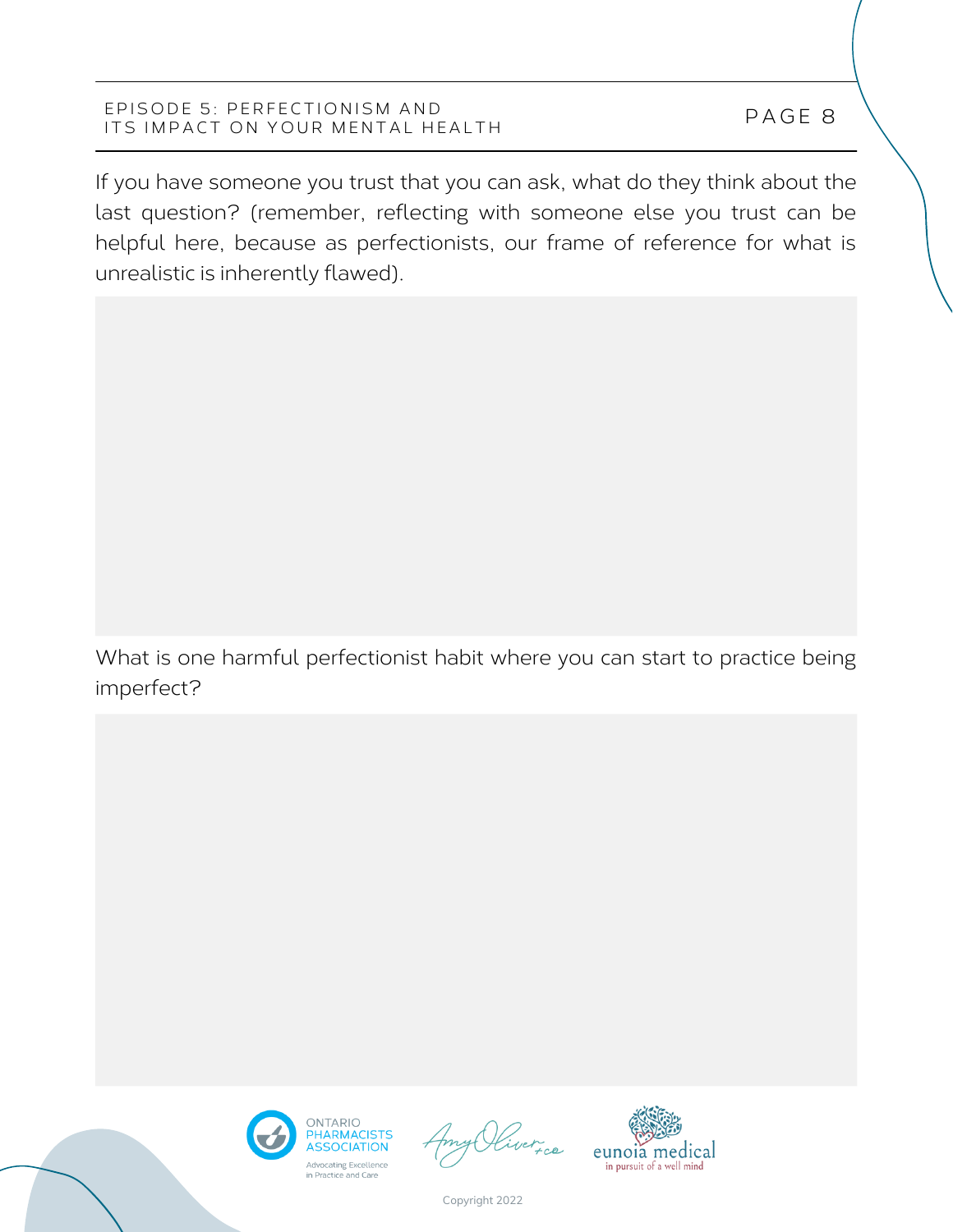What will you try to do differently going forward? Be specific.

How will you hold yourself accountable to this plan?





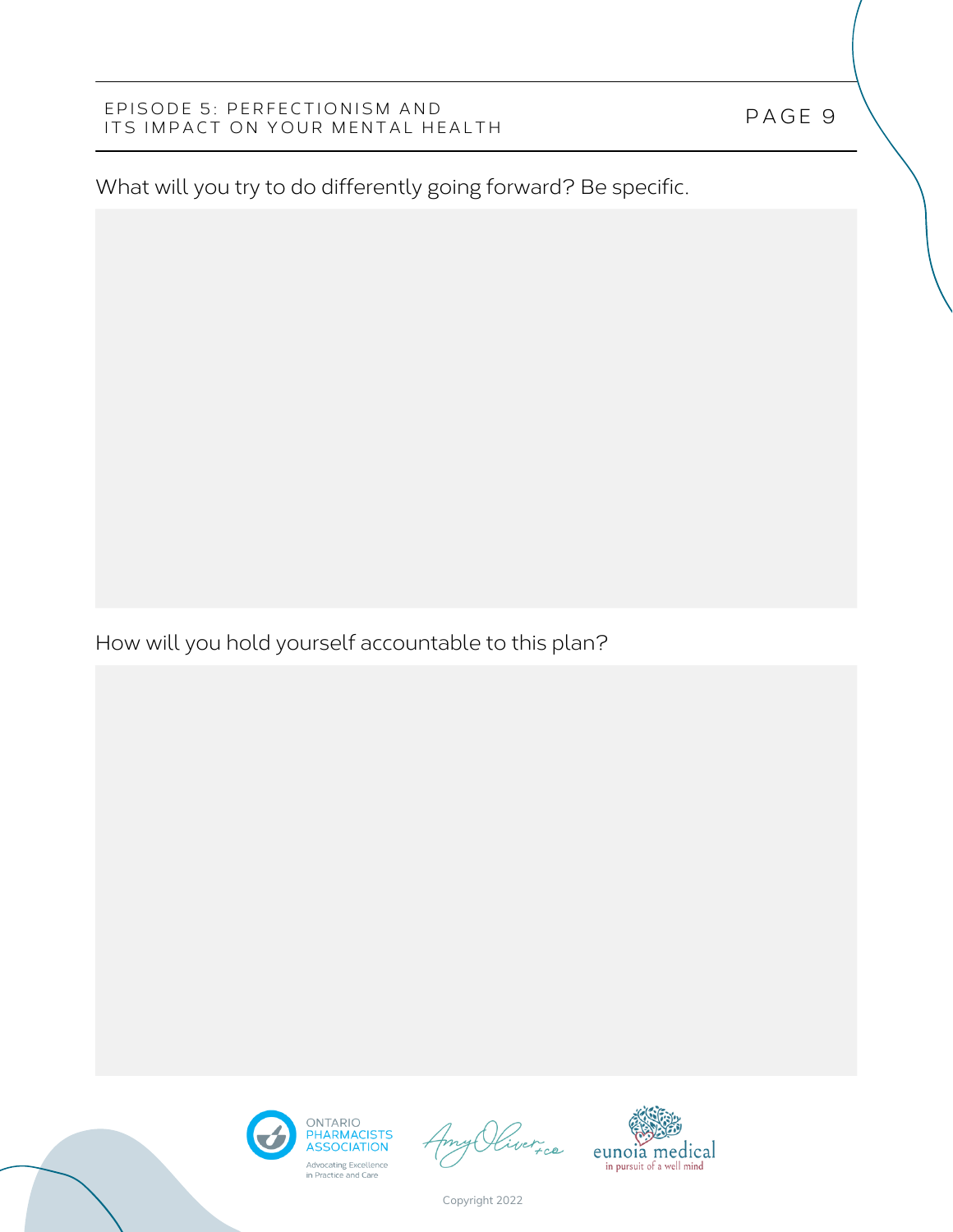Bios

# AMY OLIVER MBA, BSCPH, RPH, PMP, CLC

Amy Oliver is an experienced healthcare executive. She is president of Amy Oliver + Co, offering trusted advisory services and professional coaching to practice owners, leaders, academics, and organizations in health and social sectors.

Amy holds an MBA with a dual concentration in Organizational Leadership and Health Administration. She is a pharmacist, a Certified Leadership Coach, and a globally certified Project Management Professional. Amy holds certificates in Emotional Intelligence and Advanced Strategic Management and Leadership.

Amy has won multiple health sector and leadership awards and most recently has been selected as a member of the prestigious 2020 Governor General Canadian Leadership Conference.



CONNECT: c: 204.292.0663 e: amy@amyoliver.ca w: amyoliver.ca